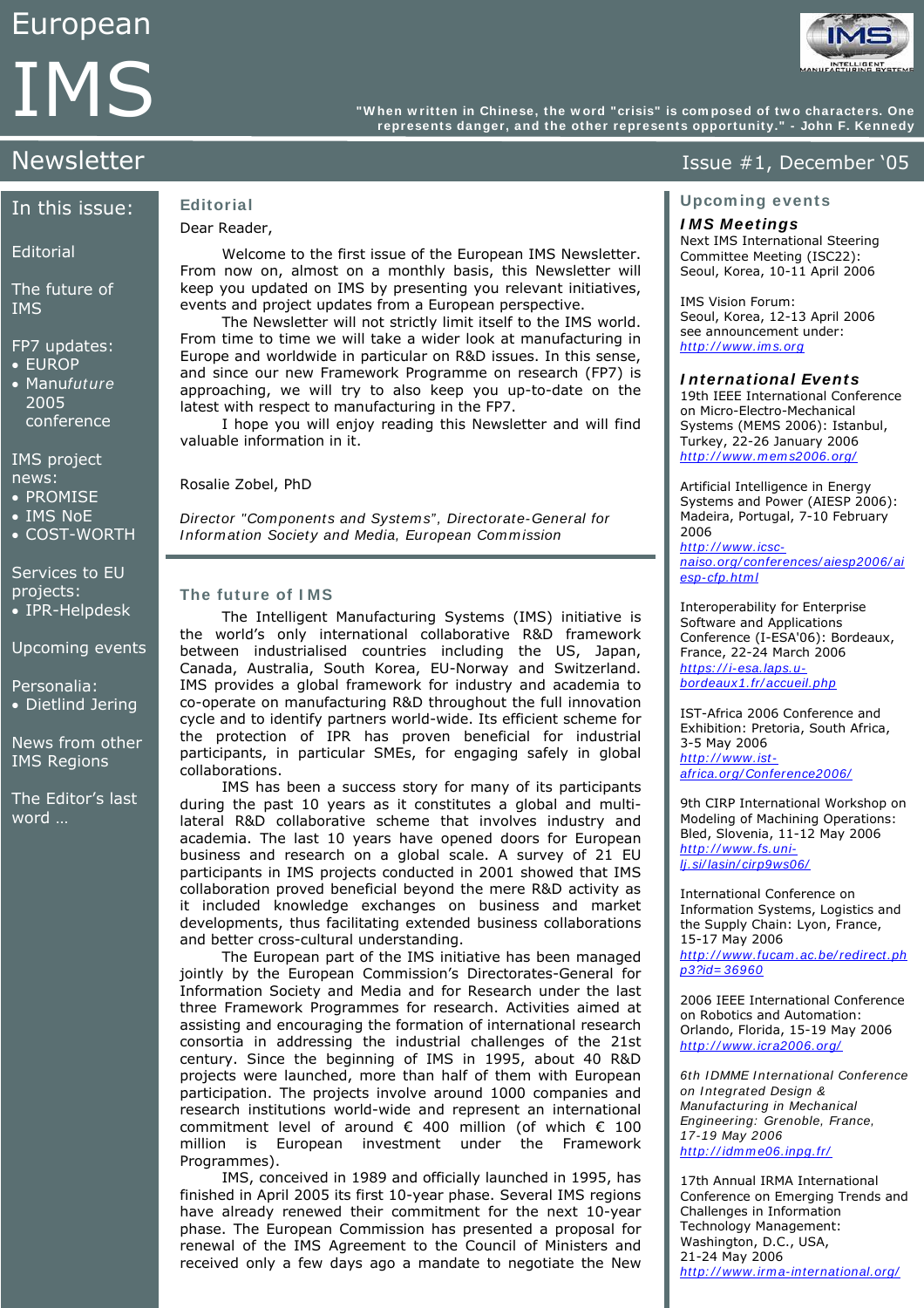**"W hen w ritten in Chinese, the w ord "crisis" is com posed of tw o characters. One**  "When written in Chinese, the word "crisis" is composed of two characters. One<br>represents danger, and the other represents opportunity." - John F. Kennedy

# In this issue:

#### **Editorial**

The future of IMS

### FP7 updates:

- EUROP
- Manufuture 2005 conference

#### IMS project news:

- PROMISE
- IMS NoE
- COST-WORTH

Services to EU projects: • IPR-Helpdesk

Upcoming events

Personalia: • Dietlind Jering

News from other IMS Regions

The Editor's last word …

Agreement with the other IMS partners. We expect the new IMS Agreement to be formally signed in early 2006.

 In the meantime we believe that Europe's IMS Community should be thinking about suitable research objectives that could become part of IMS in the next 10 years. The upcoming IMS Vision Forum in Seoul, planned for in April 2006, will focus on such aspects. We would welcome your input and ideas under a web forum that will be announced in our next Newsletter.

 For more information on the first 10 years of IMS, please refer to the "IMS Impact Report" to be found under: [http://www.ims.org/index\\_imp.html](http://www.ims.org/index_imp.html)

leading European companies in robotics that have decided to join their forces in order to foster the development of  $21<sup>st</sup>$  century robotic technologies. EUROP has been endorsed so far by more than 50 top European organisations and is chaired by SAFRAN (a merger of SNECMA and SAGEM). It builds upon research carried out in EURON, the European academic network of excellence in

 The initiative aims to establish a consolidated European strategy in robotics for preparing a new generation of robots that will closely collaborate with workers and move out of the factory to conquer a new wave of novel consumer, service, security and space application markets. The vision of the initiative is highlighted in a document "Building EUROP, the European Robotics Platform: The High Level View" (see

### **FP7 updates**

#### **EUROP, the European Robotics Platform , launched**

 On 7 October 2005 the European Technology Platform in Robotics – EUROP – was launched in Brussels, in presence of Viviane Reding, the Commissioner for Information Society and Media. EUROP is an industry response to the European Commission's i2010 initiative and aims to boost the development of robotic businesses in Europe and at bringing the benefits of capable robots to the service of citizens.

robotics ([http://www.euron.org](http://www.euron.org/)).

[http://www.robotics-platform.com](http://www.robotics-platform.com/)).

**Manufuture 2 0 0 5 conference**



Newsletter **Issue #1, December '05** 

#### **Upcom ing events**

## **I nternational Events**

13th CIRP International Conference on Life Cycle Engineering (LCE): Leuven, Belgium, 31 May–2 June 2006 http://www.mech.kuleuven.be/lce2 [006/](http://www.mech.kuleuven.be/lce2006/) 

39th CIRP International Seminar on Manufacturing Systems. The Morphology of Innovative Manufacturing Systems: Ljubljana, Slovenia, 7-9 June 2006 http://www.fs.unilj.si/ lakos/ CI RPI SMS/ index.htm

CIRP 2nd International Conference on High Performance Cutting: Vancouver, Canada, 12-13 June 2006 http://www.cirp-hpc.org/

12th International Conference on Concurrent Enterprising: Milan, Italy, 26-28 June 2006 http://www.iceconference.org/2006/

#### **Personalia**

#### **Dietlind Jering**

We would like to say farewell to Ms Dietlind Jering, who has left the European IMS Secretariat at the end of the November 2005 to take on a<br>new appointment as the appointment Commission's spokesperson in Berlin, Germany. She had been working in the IMS Secretariat for nearly 8 years and we are grateful to her for her various contributions.

#### **New s from other I MS Regions**



#### **Australia**

Australian industrial companies are being invited to complete an on-line survey of Australian manufacturing industry to discover what the most compelling issues facing them are in the area of advanced manufacturing technologies and processes, and whether there is a willingness to solve these using international collaborations. This survey is being operated by the IMS Australia Secretariat to identify how best IMS could serve Australian manufacturers.

Aggregated survey results will be made available to survey respondents. Any inquiries on this survey should be directed to IMS Australia Secretariat.

For more info please refer to: <http://www.au.ims.org/>

At the Manufuture 2005 conference hosted by Rolls Royce in Derby, UK, on 6-7 December, more than 350 representatives of industry, academia and government met to review the progress of the initiative and discuss proposals presented in the newlypublished Strategic Research Agenda.

EC Research Commissioner Janez Potočnik emphasized the importance of manufacturing related activities to Europe, as

the source of 25% of EU GDP and nearly 70% of direct and indirect employment. Manufuture and the other European Technology Platforms now underway are excellent tools to help overcome the barriers of a multinational Community, he said. They will make it possible to build a European Research and Innovation Area that will enable all Member States to work together in pursuit of continuing competitiveness and the maintenance of Europe's social standards.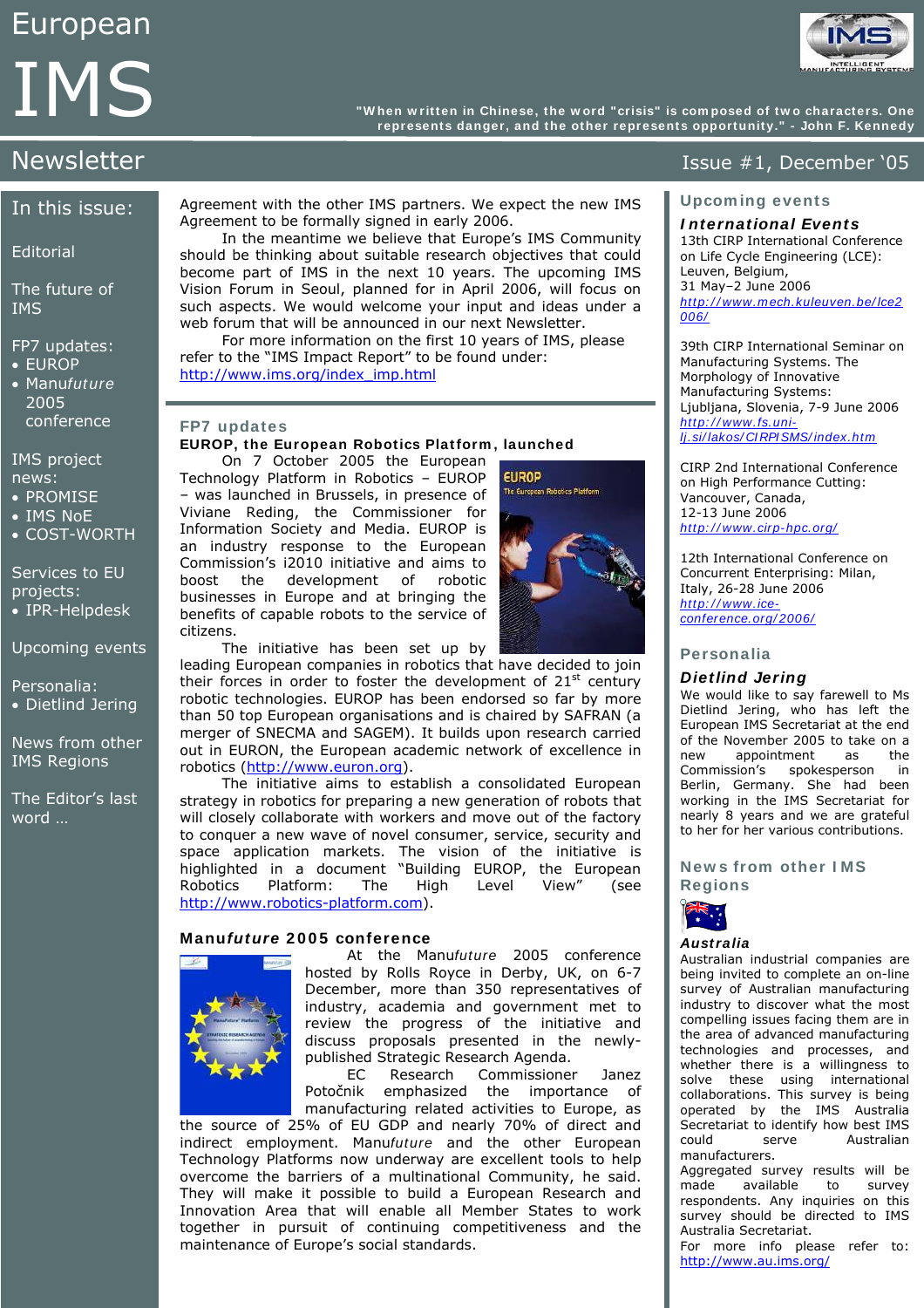**"W hen w ritten in Chinese, the w ord "crisis" is com posed of tw o characters. One**  "When written in Chinese, the word "crisis" is composed of two characters. One<br>represents danger, and the other represents opportunity." - John F. Kennedy

## In this issue:

**Editorial** 

The future of IMS

FP7 updates:

- EUROP
- Manufuture 2005 **conference**

IMS project news:

- PROMISE
- IMS NoE
- COST-WORTH

Services to EU projects:

• IPR-Helpdesk

Upcoming events

Personalia: • Dietlind Jering

News from other IMS Regions

The Editor's last word …

The Manufuture Strategic Research Agenda (SRA) proposes an ambitious plan inviting European organisations to invest in a set of targeted research, innovation and educational activities aiming to maintain and improve the EU manufacturing industries' competitiveness and employment in a knowledgebased economy. This investment is also required to cope with the multiple societal, socio-economic changes and even the connected ethical issues in order to improve the quality of life.

The conference succeeded in defining the first steps of the roadmaps for the implementation process of the SRA and in enabling and aligning regional collaboration in FP7. Members of the High Level Group outlined the recommendations contained in the SRA, focusing particularly on the core reference model, which proposes the development of a roadmap linking six drivers of industrial transformation to five pillars of action.

The meeting concluded with a series of sector-specific workshops, during which delegates were able to offer their views on how implementation should proceed, and reach an initial consensus on research priorities to meet the sector specific and common needs. In all the different workshops, the important role of the international collaboration has been recognized, especially on themes such as standardisation mainly for advanced process manufacturing, safety and security, and educational issues.

<http://www.manufuture.org/> <http://www.manufutureuk2005.org.uk/>

#### **I MS project new s**

#### **I ntroducing PROMI SE: Product Lifecycle Managem ent and I nform ation Tracking using Sm art Em bedded System s**

PROMISE is an endorsed IMS project which brings together a large international partnership involving five IMS regions: EU & Norway, Switzerland, Japan, Australia and the US. The European and Swiss PROMISE consortia work under the FP6 IP project 507100.



 PROMISE focuses on the complete lifecycle of a product with special emphasis on tracking and managing information at the last two phases of the cycle, i.e. the use, service and maintenance phases (or MOL) and the end-of-life phase (or EOL). It aims at providing feedback of information from these phases to the design and production phase (or BOL).

 The breakthrough contribution of PROMISE, in the long term, is expected to be information flow management that goes beyond the customer, to close product lifecycle information loops, and to enable a seamless e-transformation of product lifecycle information to knowledge.

 PROMISE will offer the following business proposition to product lifecycle stakeholders: creating value by transforming information to knowledge at all phases of the product lifecycle and thus improving product and service quality, efficiency and sustainability.

 For more information on PROMISE, please visit the project site at [http://www.promise.no.](http://www.promise.no/) Under "Available Reports", a number of papers can be downloaded.

#### **I MS NoE Final Event: "Conference on Advanced Manufacturing"**

During the last three years the EU-funded project IMS NoE (Network of Excellence on Intelligent Manufacturing Systems) has brought together hundreds of experts in the manufacturing domain to share ideas and experiences. The work of the network

# Newsletter **Issue #1, December '05**

**New s from other I MS Regions** 



## **Canada**

IMS Canada has built relationships with several funding agencies in Canada, such as the NRC IRAP and NSERC programs, among several others. IMS Canada will assist in the preparation of applications for these funding agencies as needed.

For more information on Government of Canada R&D support programs please check [http://www.nrc-](http://www.nrc-cnrc.gc.ca/doingbusiness/irap)

[cnrc.gc.ca/doingbusiness/irap](http://www.nrc-cnrc.gc.ca/doingbusiness/irap) and [www.nserc.ca](http://www.nserc.ca/).

For more info on the Canadian IMS Regional Secretariat please refer to: <http://www.imscanada.ca/>



Iif you want to have info on the Japanese IMS Regional Secretariat you can check the webpage: [http://www.ims.mstc.or.jp/english/i](http://www.ims.mstc.or.jp/english/index3.html) [ndex3.html.](http://www.ims.mstc.or.jp/english/index3.html)

But if you want to know the latest news you'd better understand Japanese!



# **Korea**

The enlargement of the IMS society in Korea determined the emergence of new requirements for the Korean IMS website, which will soon undergo a general renovation. The Korean version will be ready by the end of 2005, while the English one by the beginning of the upcoming year. By January 2006 the entire Korean IMS website should therefore be publicly accessible. The Korean IMS Secretariat hopes that the completion of its website will be of great use to the IMS community in Korea. Look up for updates under: [http://ims.kitech.re.kr/.](http://ims.kitech.re.kr/)



### **Sw itzerland**

For more information please check the Swiss IMS Regional Secretariat website:

[http://www.bbt.admin.ch/kti/gebiet](http://www.bbt.admin.ch/kti/gebiet/int/ims/e/index.htm) [/int/ims/e/index.htm](http://www.bbt.admin.ch/kti/gebiet/int/ims/e/index.htm).